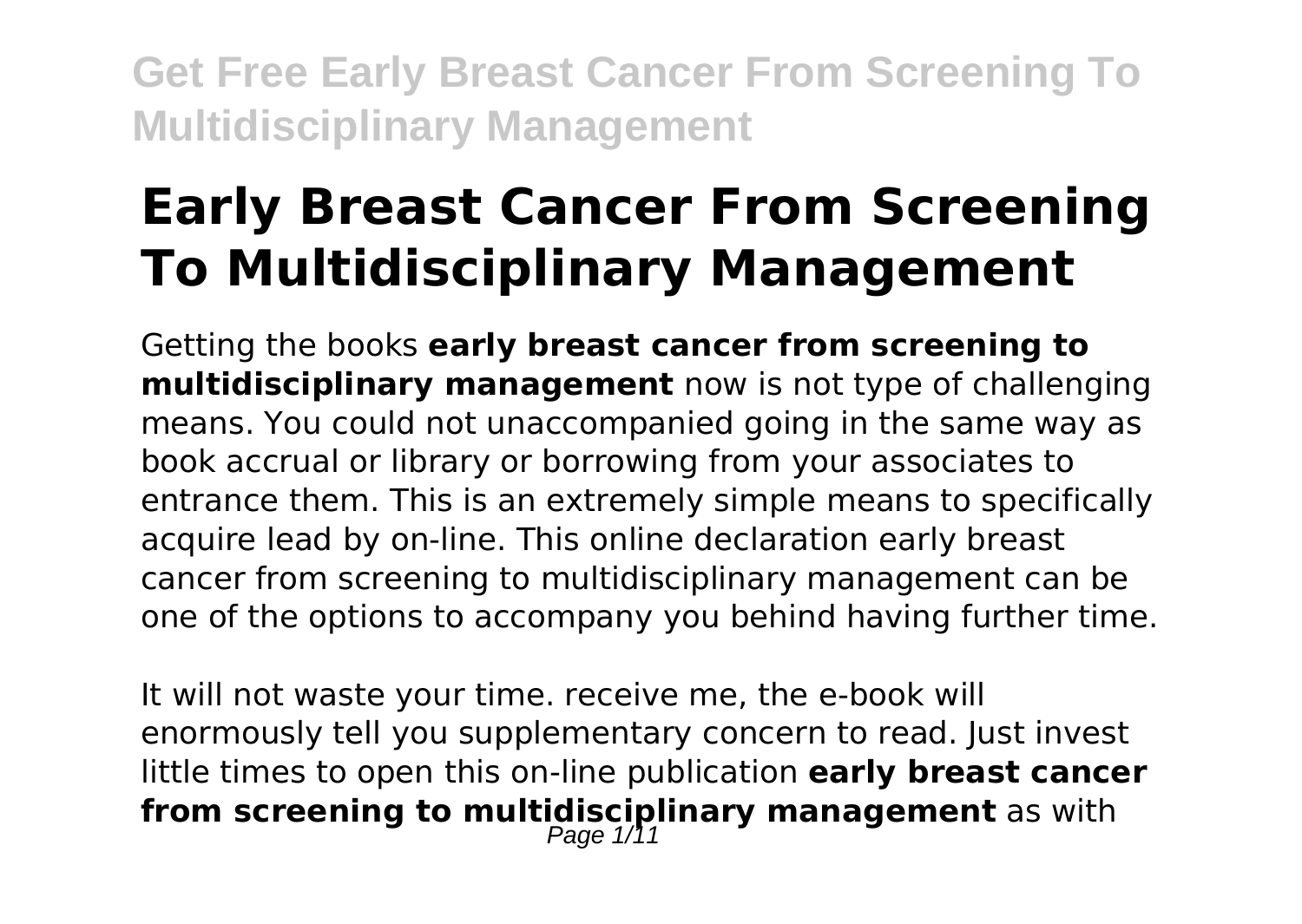ease as review them wherever you are now.

Free Computer Books: Every computer subject and programming language you can think of is represented here. Free books and textbooks, as well as extensive lecture notes, are available.

#### **Early Breast Cancer From Screening**

Breast cancer that's found early, when it's small and has not spread, is easier to treat successfully. Getting regular screening tests is the most reliable way to find breast cancer early. The American Cancer Society has screening guidelines for women at average risk of breast cancer, and for those at high risk for breast cancer. What are screening tests? The goal of screening tests for breast cancer is to find it before it causes symptoms (like a lump that can be felt).

### ACS Breast Cancer Early Detection Recommendations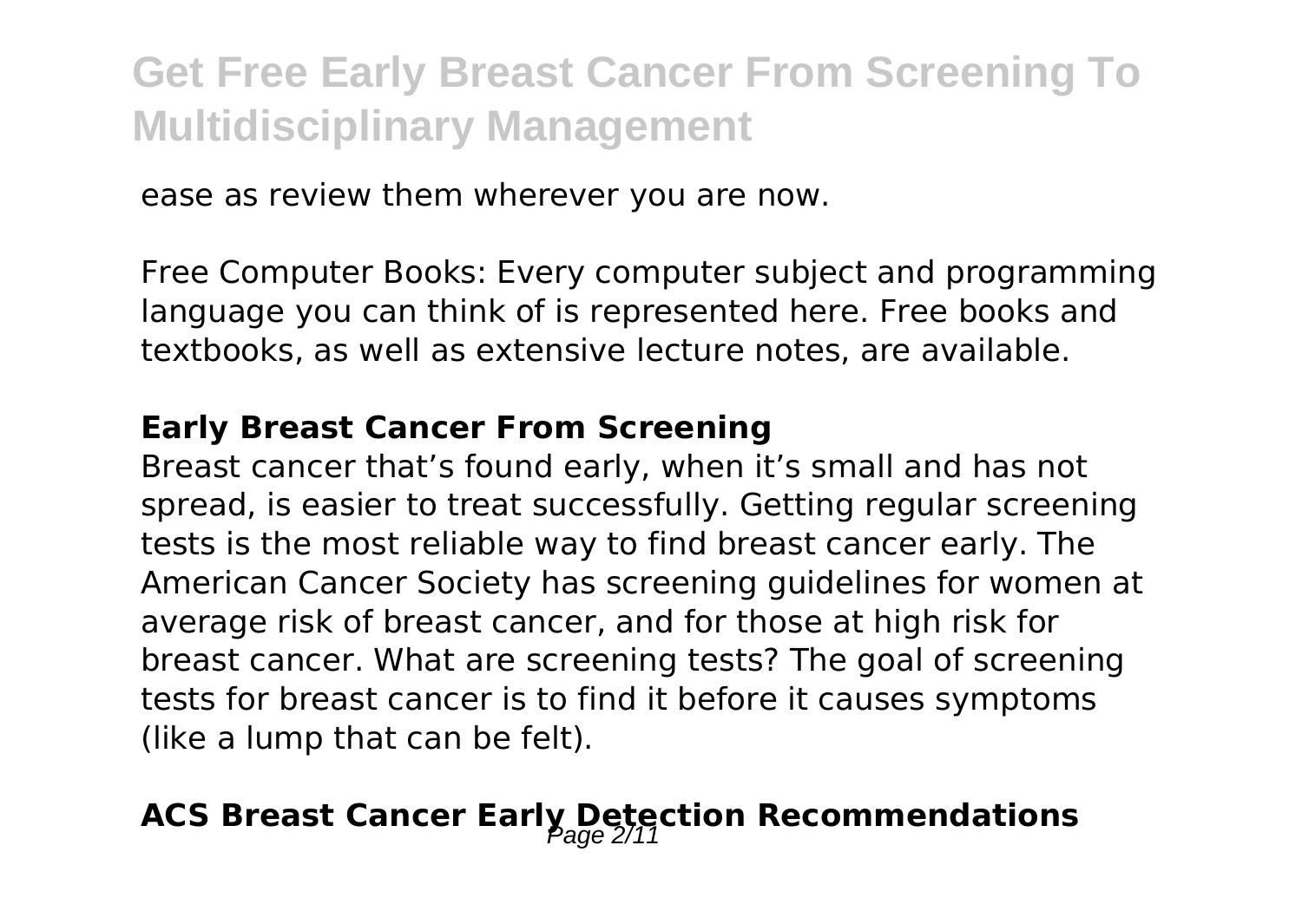Tests to look for breast cancer spread. If your doctor suspects your cancer may have spread to other parts of your body, you may need more tests, such as chest x-rays, CT scans, bone scans, PET scans, or MRI scans. Imaging Tests to Find Out if Breast Cancer Has Spread.

**Breast Cancer Early Detection and Diagnosis | How To ...** Early detection and appropriate treatment can significantly improve breast cancer survival. Mammography is the recommended screening tool for the early detection of breast cancer. The government's national screening program, BreastScreen Australia , invites women aged 50 to- 74 to undergo free mammograms every two years.

#### **Breast cancer screening | Cancer Council**

Conclusion: Breast cancer remains a complex, heterogeneous disease. Serial screening with mammography is the most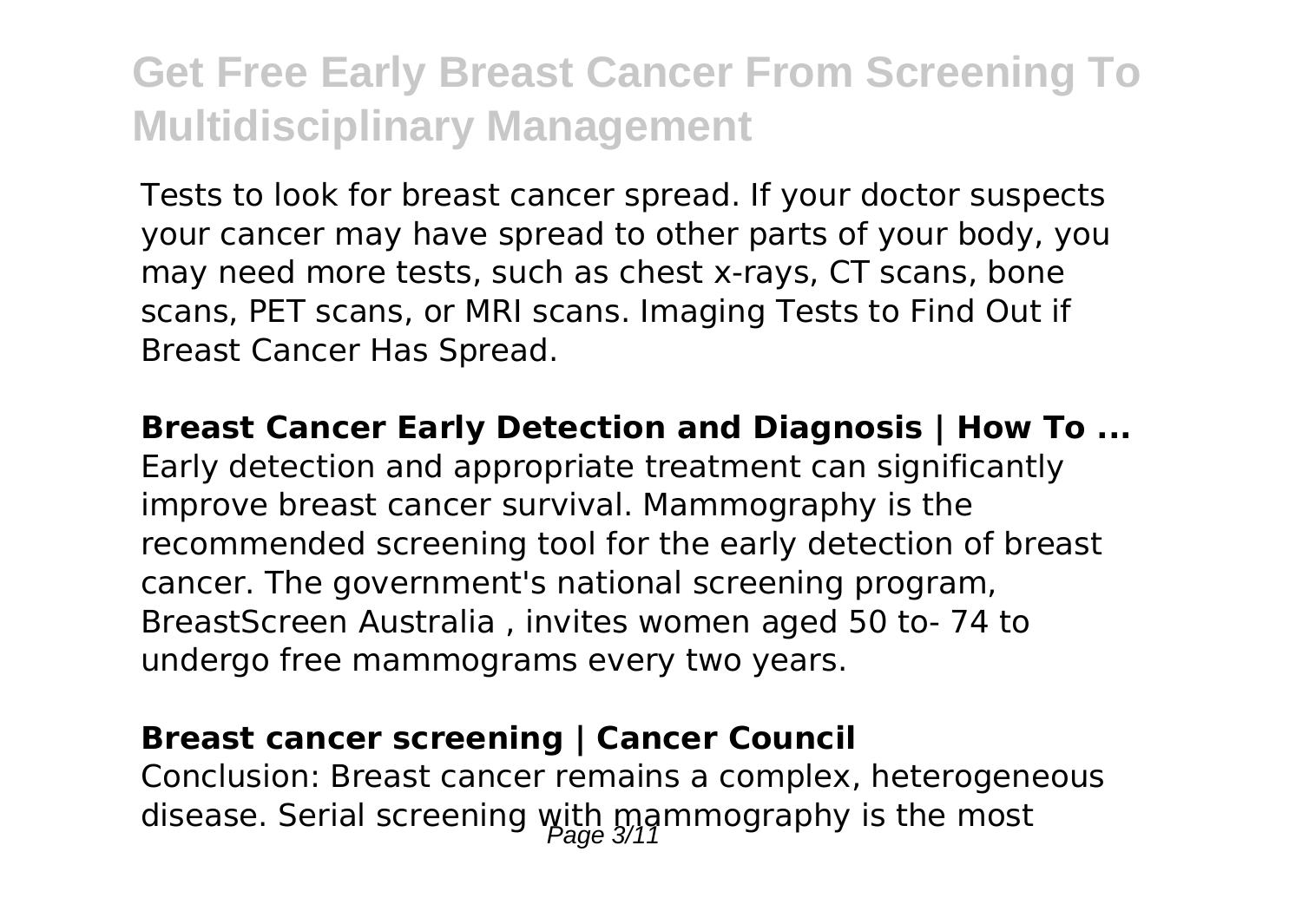effective method to detect early stage disease and decrease mortality. Although politics and economics may inhibit organized mammography screening programs in many countries, the judicious use of proficient clinical and self-breast examination can also identify small tumors leading to reduced morbidity.

#### **Early Detection and Screening for Breast Cancer**

BreastScreen Australia targets women aged 50 to 74, as 75% of all breast cancers occur in women over the age of 50. Screening mammograms are often less reliable for women under 40 years of age. The density of breast tissue in younger women often makes it difficult to detect cancers on mammograms.

#### **Early detection of breast cancer | Cancer Council**

A mammogram is an X-ray of the breast. For many women, mammograms are the best way to find breast cancer early, when it is easier to treat and before it is big enough to feel or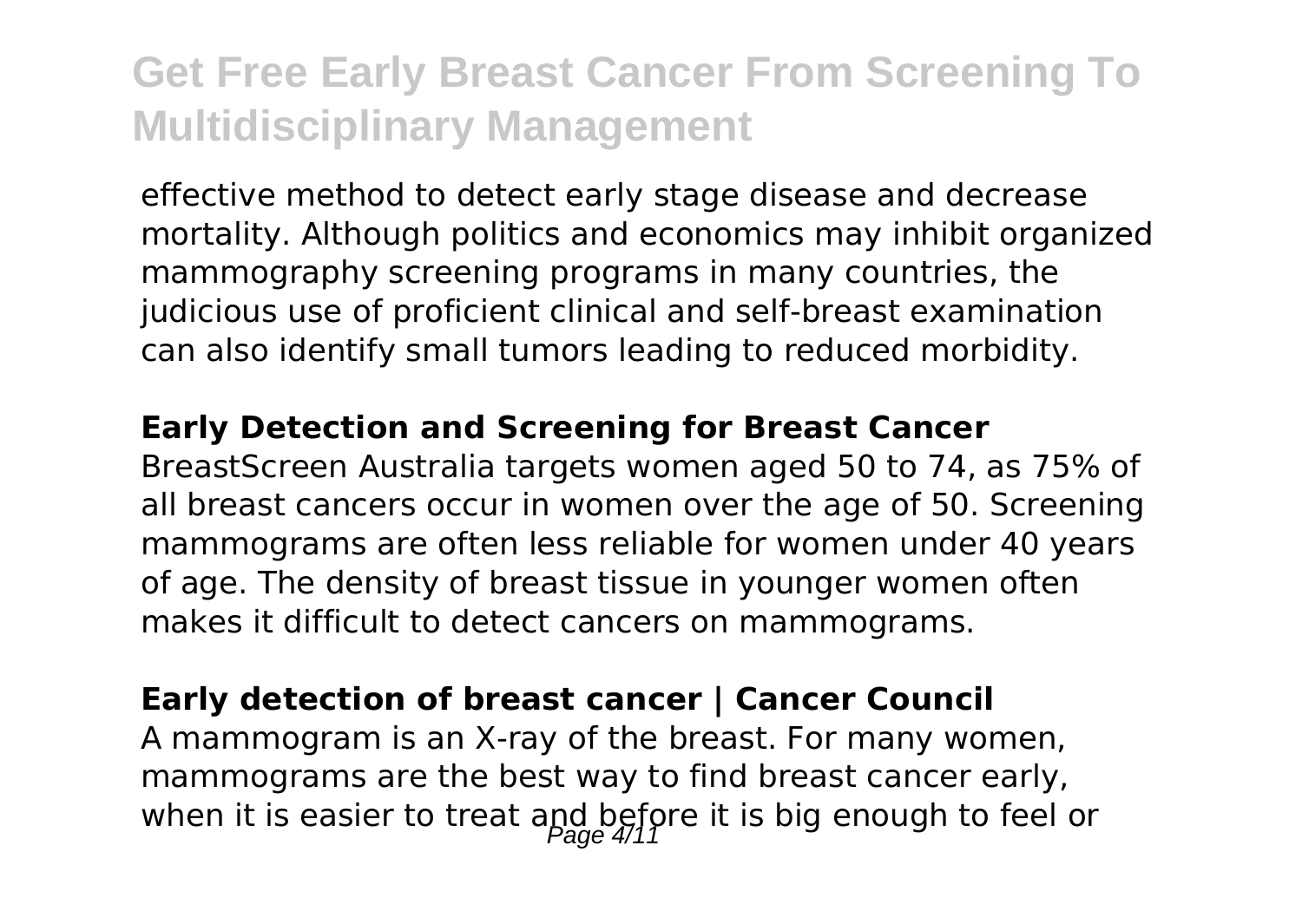cause symptoms. Having regular mammograms can lower the risk of dying from breast cancer. At this time, a mammogram is the best way to find breast cancer for most women.

#### **What Is Breast Cancer Screening? | CDC**

Early breast cancer screening can slash the risk of dying from the disease by more than 40 per cent, a study has revealed. It could also reduce the risk of advanced breast cancer by a quarter.

**Early screening for breast cancer can slash the risk of ...** Screening Guidelines for Women at Average Breast Cancer Risk MSK doctors recommend the following for women at average risk\* of breast cancer: Women between the ages of 25 and 40 should have an annual clinical breast examination. Women 40 and older should have an annual mammogram in addition to an annual clinical breast examination.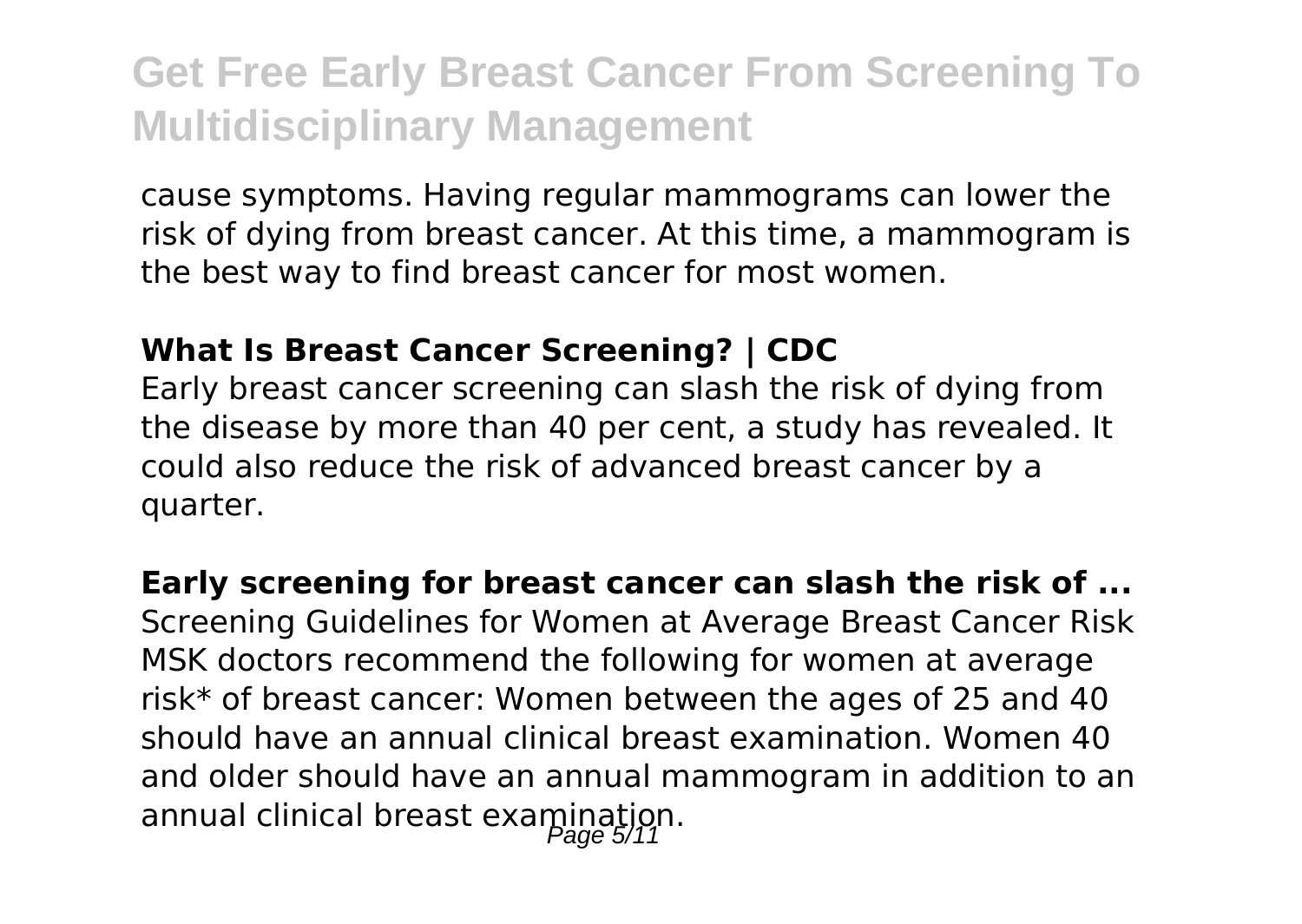### **Breast Cancer Screening Guidelines | Memorial Sloan ...**

Population-based cancer screening is a much more complex public health undertaking than early diagnosis and is usually cost-effective when done in the context of high-standard programmes that target all the population at risk in a given geographical area with high specific cancer burden, with everyone who takes part being offered the same level of screening, diagnosis and treatment services.

### **WHO | Breast cancer: prevention and control**

There are also specific guidelines focusing on breast/ovarian hereditary cancer syndromes including cancer prevention and screening among individuals known to harbour a pathogenic BRCA1/2 mutation. The ESMO Clinical Practice Guidelines (CPG) are intended to provide the user with a set of recommendations for the best standards of cancer care, based on the findings of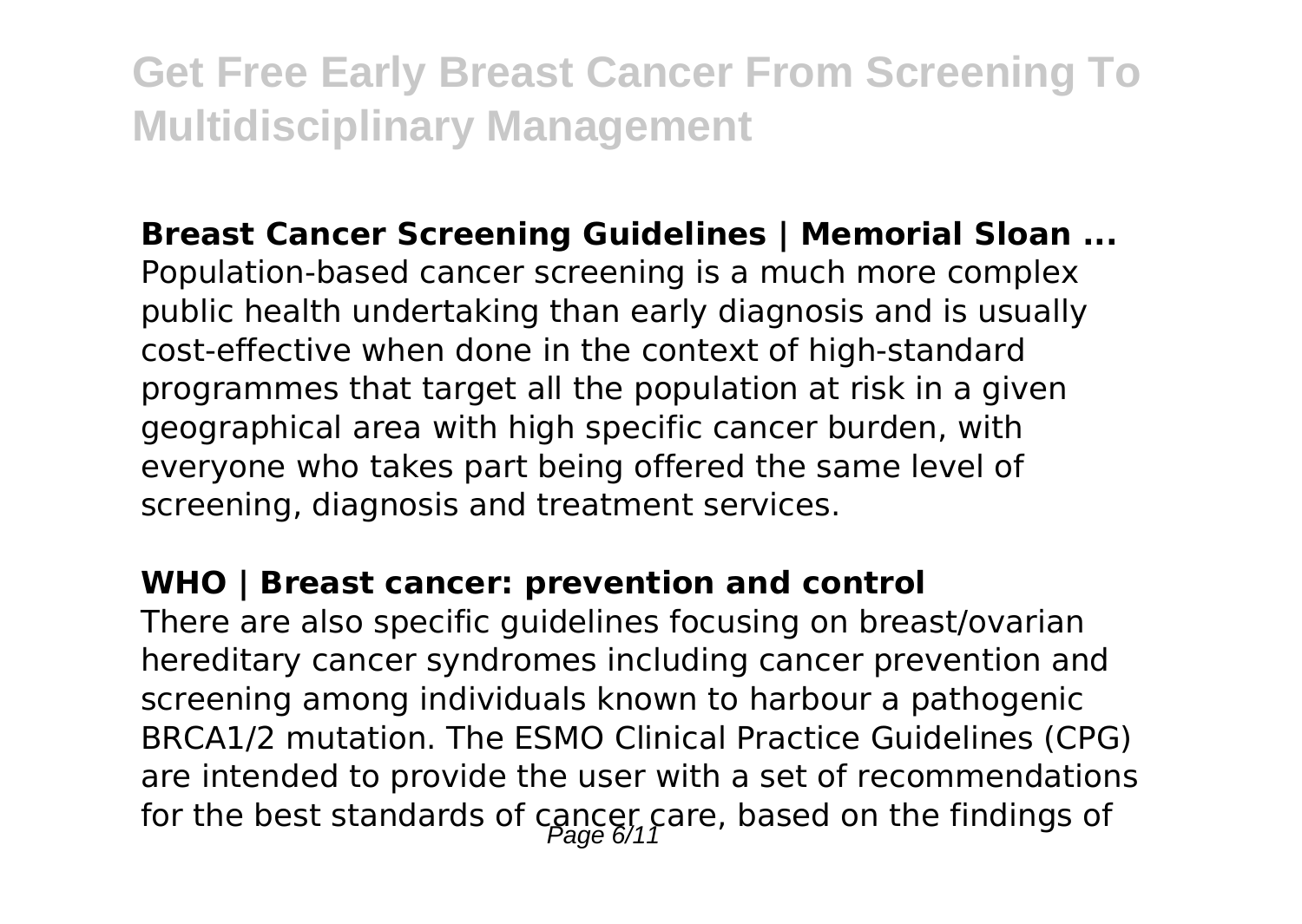evidence-based medicine .

### **Clinical Practice Guidelines on Breast Cancer**

Women have the best chance to lower the risk of dying from breast cancer, according to the American Cancer Society, by the use of clinical breast exams. MRI(in women at high risk), mammograms, and early breast change reporting, according to the outlined above recommendations, are certainly better than any one test or examination alone.

### **Early Detection & Screening of Breast Cancer - Get Help**

**...**

Benefits of breast screening Breast cancers found by screening are generally at an early stage. Very early breast cancers are usually easier to treat, may need less treatment, and are more likely to be cured. The current evidence suggests that breast screening reduces the number of deaths from breast cancer by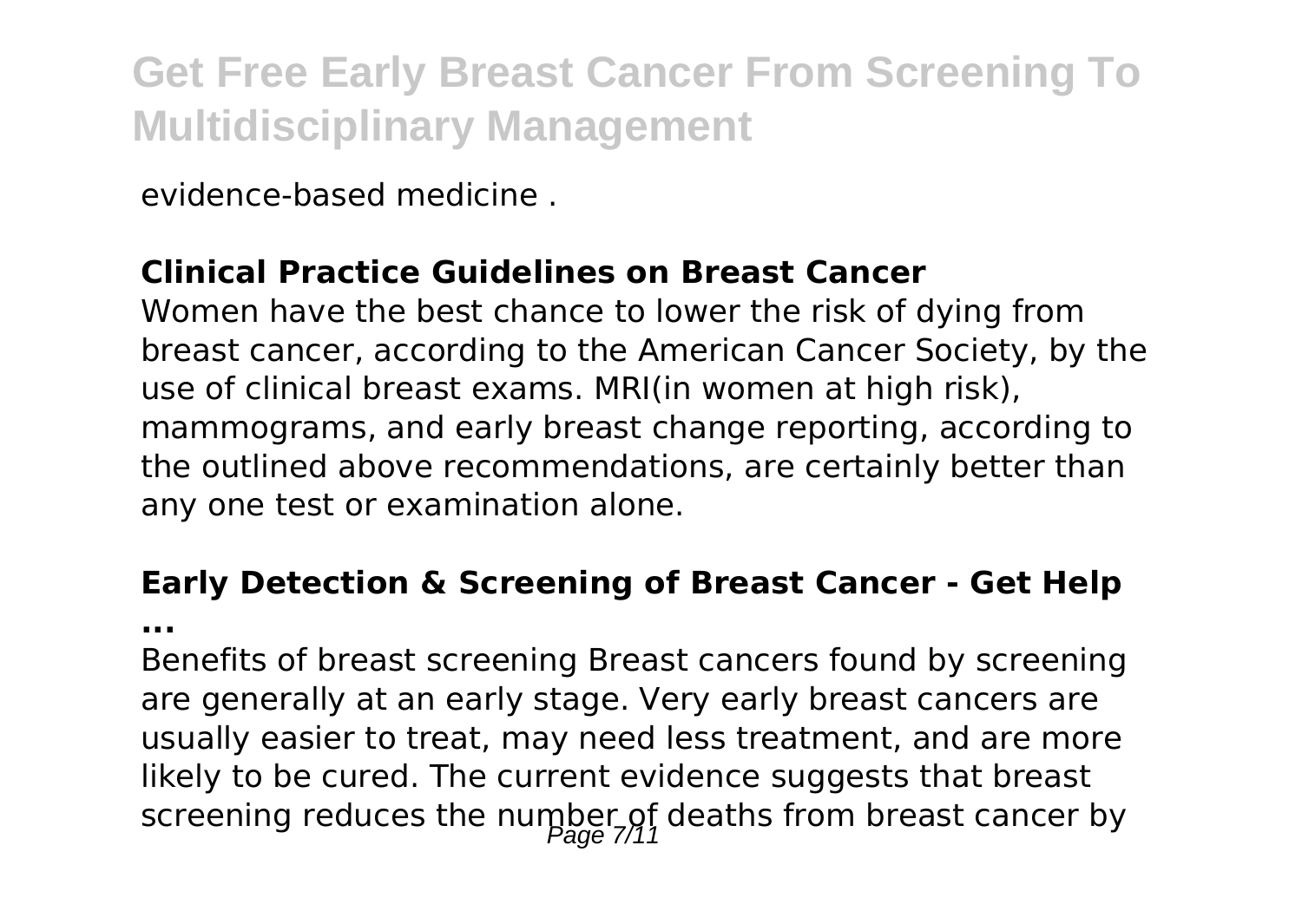about 1,300 a year in the UK.

### **Breast screening | Breast cancer | Cancer Research UK**

Screening tests are used to find breast cancer before it causes any warning signs or symptoms. Regular screening tests (along with follow-up tests and treatment if diagnosed) reduce your chance of dying from breast cancer. Sometimes a screening test finds something abnormal and follow-up is needed. It's important to get follow-up without delay.

### **Breast Cancer Screening Tests and ... - Susan G. Komen®**

A woman having a mammogram [ edit on Wikidata] Breast cancer screening is the medical screening of asymptomatic, apparently healthy women for breast cancer in an attempt to achieve an earlier diagnosis. The assumption is that early detection will improve outcomes.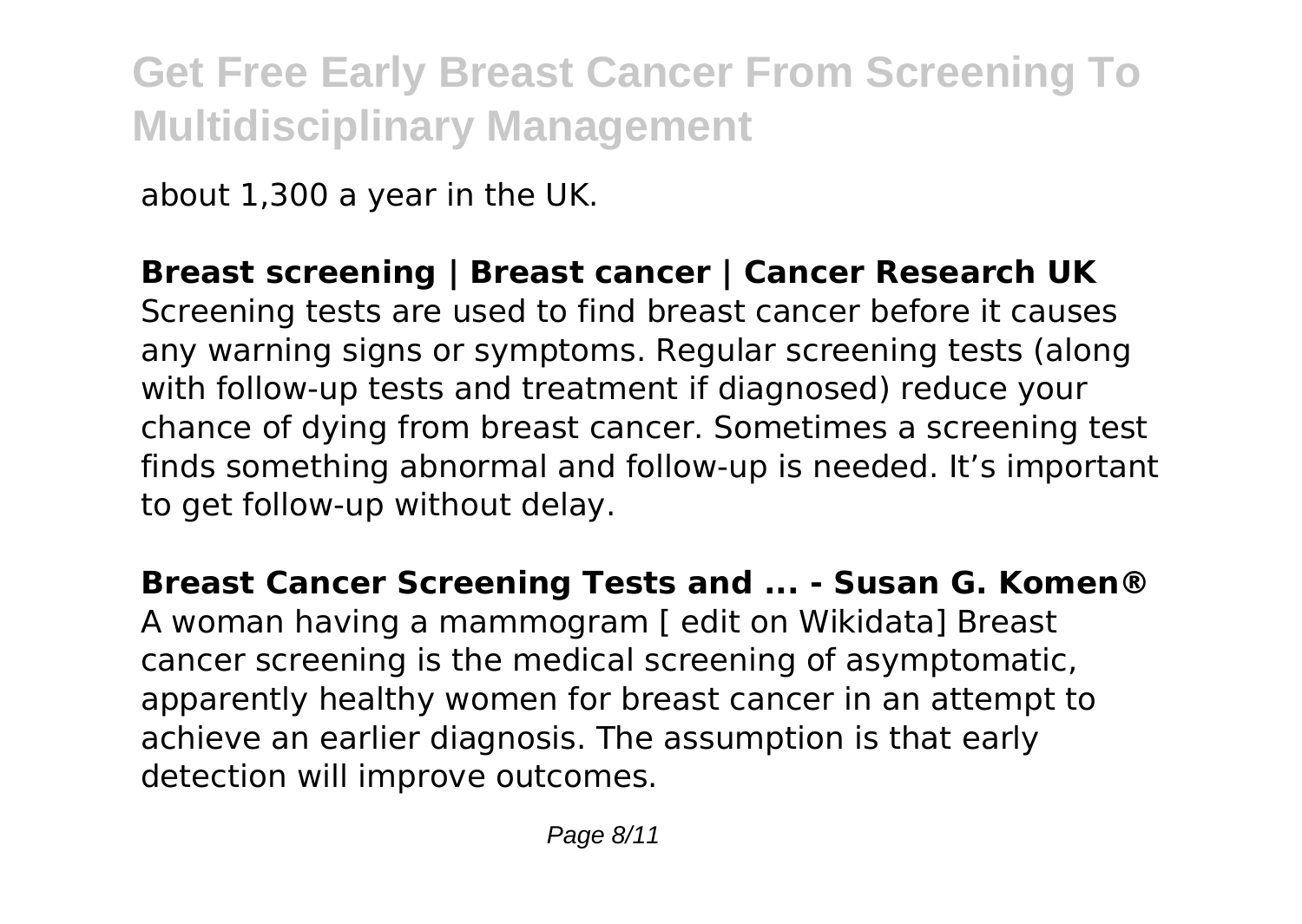### **Breast cancer screening - Wikipedia**

Most experts agree that regular breast screening is beneficial in identifying breast cancer early. The earlier the condition is found, the better the chances of surviving it. You're also less likely to need to have your breast removed (a mastectomy) or chemotherapy if breast cancer is detected at an early stage.

#### **Breast cancer screening - NHS**

Breast cancer screening mammography is recommended for all women aged 50 to 74. Women under age 50 must weigh the benefits and harms before deciding to undergo screening mammography .

### **Routine Cancer Screening: Weighing Risks and Benefits**

Screening is looking for signs of disease, such as breast cancer, before a person has symptoms.The goal of screening tests is to find cancer at an early stage when it can be treated and may be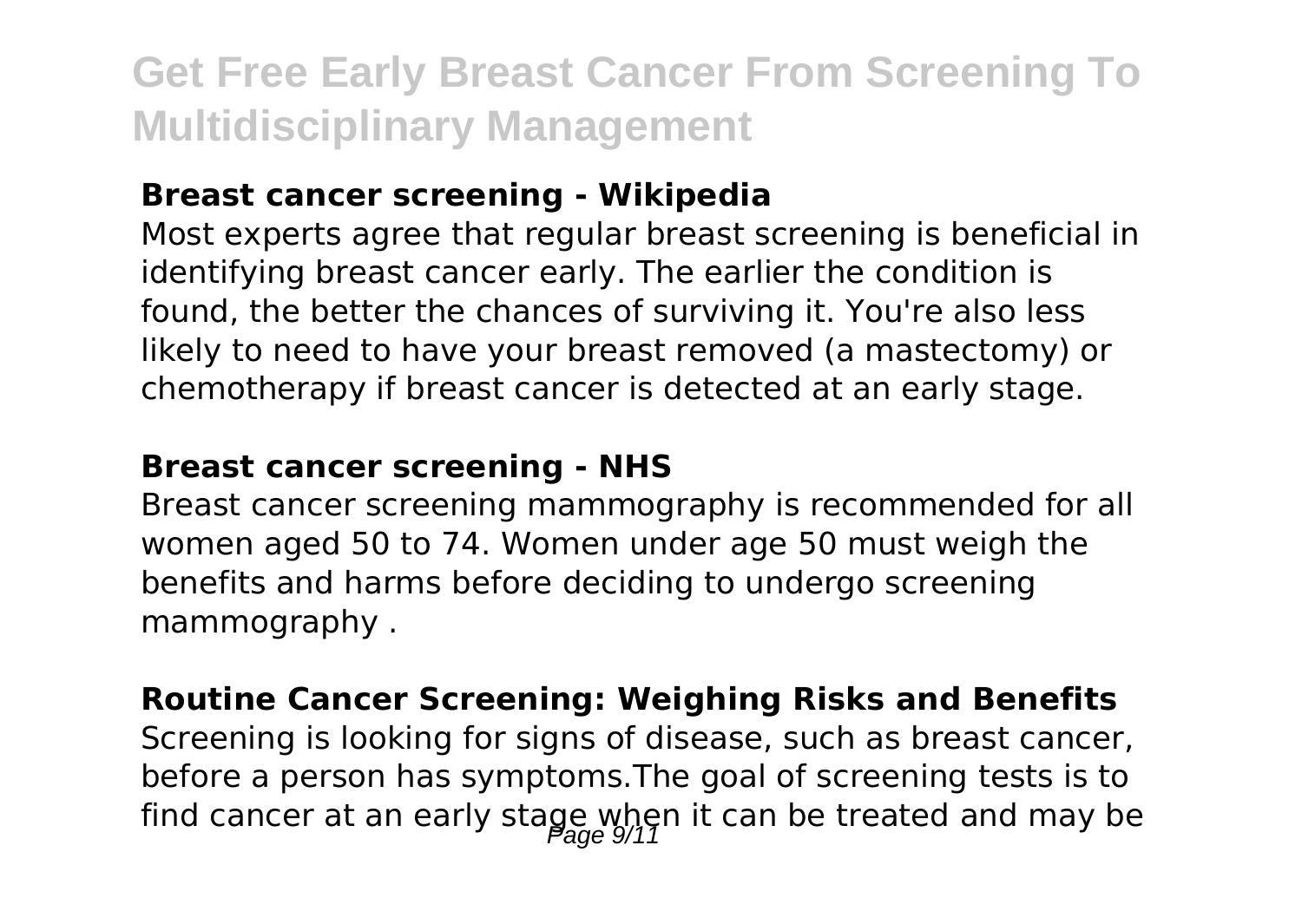cured.Sometimes a screening test finds cancer that is very small or very slow growing. These cancers are unlikely to cause death or illness during the person's lifetime.

### **Breast Cancer Screening (PDQ®)–Patient Version - National ...**

This is because breast tissue in younger women is denser. There is less fatty tissue, which makes it harder to see a cancer. Younger women are offered an MRI scan instead (see below). Some women having yearly mammograms eventually change to having routine breast screening every 3 years. This is when they reach the screening age of 50.

### **Breast screening with a family history of cancer ...**

The benefit is smaller in younger women: Screening 10,000 women aged 50 to 59 years will result in 8 (CI, 2 to 17) fewer breast cancer deaths, and screening 10,000 women aged 40 to